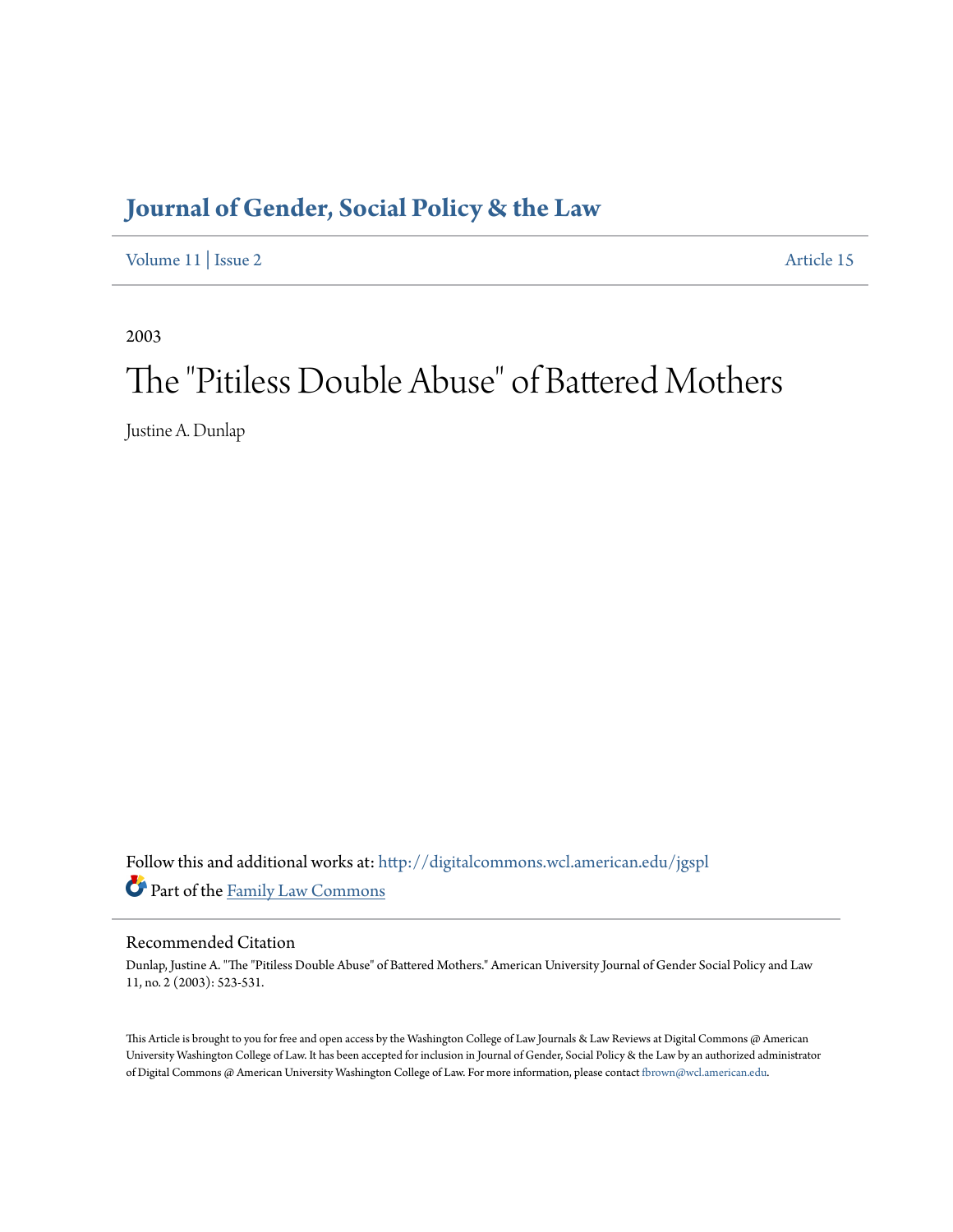-

# THE "PITILESS DOUBLE ABUSE" OF BATTERED MOTHERS<sup>+</sup>

#### JUSTINE A. DUNLAP<sup>∗</sup>

Mothers are expected to do and be all for their children, and those who fall short are criticized. Elizabeth Schneider makes this unassailable assertion in her book *Battered Women and Feminist Lawmaking*. 1 In the chapter entitled *Motherhood and Battering*, Schneider argues that society reserves its greatest opprobrium for mothers who harm their children or who are perceived to stand idly by while others harm their children.<sup>2</sup> As Schneider demonstrates, women who fail to protect their children, even if they attempt to do so, can be legally liable and soundly condemned. $^{\mathrm{3}}\,$  This ill-conceived accountability is most likely to occur when the mother is herself a victim of violence. Thus the dangerous confluence of two powerful archetypes—being a mother and being battered—inflicts double injury on women who wear both mantles. They not only bear the scars of their abuser, but they also shoulder the blame for the harms others cause to their children.<sup>4</sup>

<sup>+</sup> Nicholson v. Williams, 203 F. Supp. 2d 153, 163 (E.D.N.Y. 2002).

<sup>∗</sup> Director of Clinical Programs, *Southern New England School of Law* (on leave); Visiting Associate Professor, *University of Baltimore*, Family Law Clinic. B.A., 1979, *The Ohio State University*; J.D., 1982, *Case Western Reserve University School of Law*. I thank Ingrid Hillinger for her helpful review of this essay in its draft form.

<sup>1</sup>*. See* ELIZABETH M. SCHNEIDER, BATTERED WOMEN & FEMINIST LAWMAKING 150 (2000) (noting the general cultural attitude that mothers can and should sacrifice anything for their children).

<sup>2</sup>*. See id.* at 148 ("Battered women who are mothers are reviled.").

<sup>3</sup>*. See, e.g.,* Nicholson v. Williams, 203 F. Supp. 2d 153, 168 (E.D.N.Y. 2002) (pointing out that plaintiff Nicholson makes sure her children are cared for while she is in school or working, by either taking them with her, taking them to daycare, or providing for a babysitter). Despite her efforts, the city removed her children from her care after an incident of battering by her partner and later charged her with neglect. *See id.* at 169-71. On April 4, 2003, the Second Circuit Court of Appeals heard arguments in the appeal of the district court's decision in *Nicholson*. *See* Nicholson v. Williams, 203 F. Supp. 2d 153 (E.D.N.Y. 2002), *appeal docketed*, No. 02- 7079 (2d Cir. Jan. 23, 2002).

<sup>4.</sup> The "other" involved here is the known "other," most likely the intimate "other," as it would be exceedingly unlikely that a woman would be blamed for harm to a child caused by a stranger unless, of course, the mother had left the child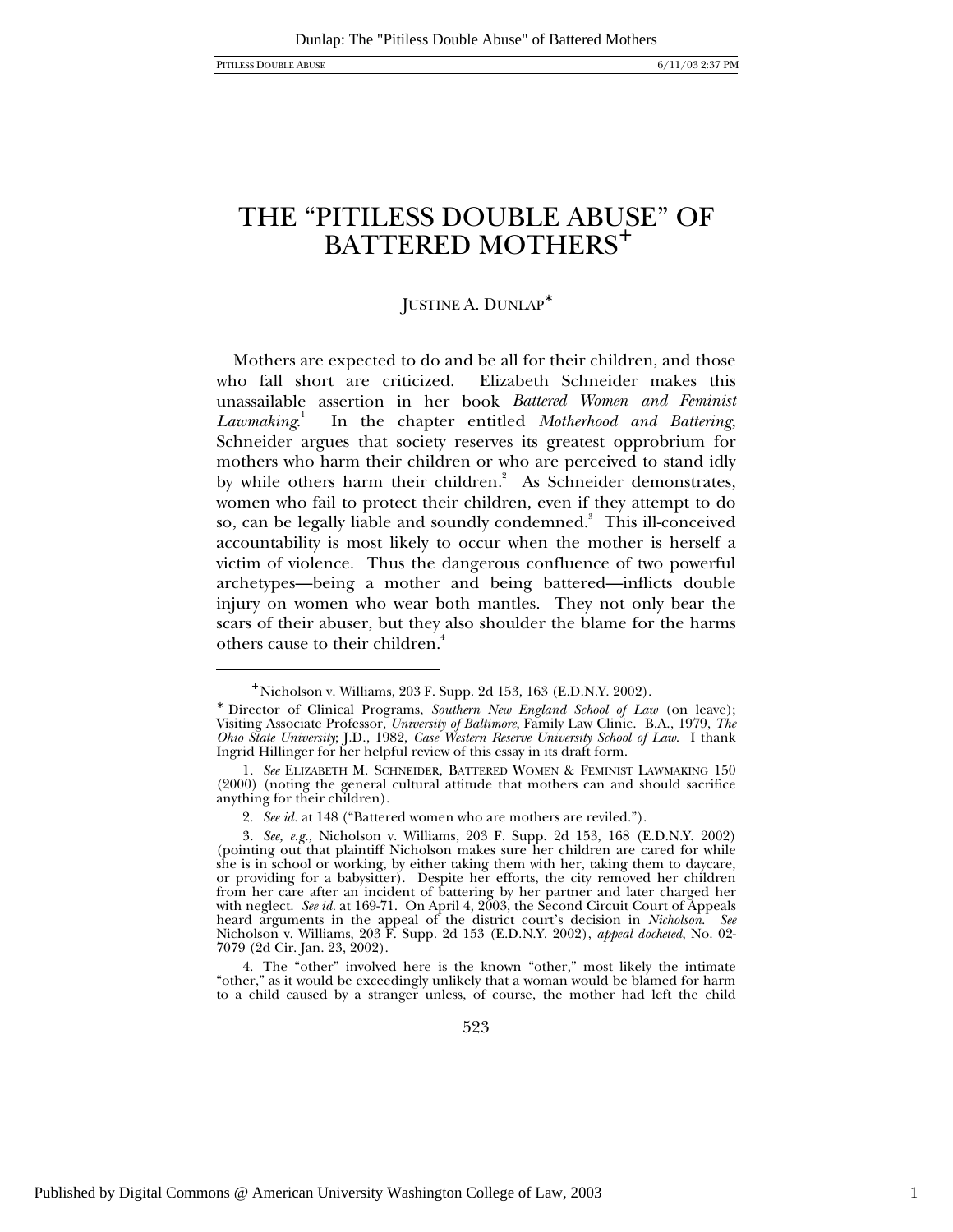A battered woman is stereotyped as weak, helpless, incapable or unwilling to redress the situation in which she finds herself.<sup>5</sup> This stereotype faults the battered woman for her batterer's actions. For battered mothers, this notion is compounded. As Schneider points out, the battered mother is stereotyped as possessing weaknesses that prevent her from caring for her children or, worse yet, encourage her to choose her abuser over her children.<sup>6</sup>

Children living in homes where their mothers are battered can suffer physical harm in many ways. Of course, a batterer might intentionally abuse a child as well as an intimate. $^7\,$  A battered woman herself is more likely to abuse her child than is a woman who is not abused. $8$  Children can also be caught in the crossfire and suffer accidental injury. Children, particularly adolescents and especially adolescent boys, are often injured while attempting to protect their mothers.<sup>9</sup> In addition to physical harm, children who are exposed to domestic violence can be harmed in non-physical ways. Recent data has shown that children who witness domestic violence are subject to various emotional and psychological harms.<sup>10</sup> This data has been used to limit a batterer's right to custody.<sup>11</sup> It has also been used to

7*. See id.* at 152 (citing studies that show a high correlation between child and "intimate other" abuse).

inappropriately in the care of such a stranger; then she might be called to account for that choice.

<sup>5</sup>*. See* Ruth Jones, *Guardianship for Coercively Controlled Battered Women: Breaking the Control of the Abuser,* 88 GEO. L.J. 605, 628 (2000) (noting the many "theories" attached to battered women, among them battered women's syndrome and survivor theory). In an article that takes the learned helplessness explicit in battered women's syndrome to an extreme, Ruth Jones suggests that some women are "coercively controlled battered women" who lack the ability to act on their own behalf and for whom there should be state intervention in the form of guardianship. *Id.*

<sup>6</sup>*. See* SCHNEIDER, *supra* note 1, at 154 (noting that battered women are often forced to choose between their children and their battering partner).

<sup>8.</sup> The data on this is mixed. While one expert in *Nicholson* testified that the "man hits wife, wife hits child" scenario is rare, 203 F. Supp. 2d at 197, others show it to be more common. *See, e.g.,* Howard A. Davidson, *Child Abuse and Domestic Violence: Legal Connections and Controversies,* 29 FAM. L.Q. 357, 359 (1995) (noting that some parents who are victims of domestic violence are also the perpetrators of child abuse).

<sup>9</sup>*. See generally* Lois A. Weithorn, *Protecting Children from Exposure to Domestic Violence: The Use and Abuse of Child Maltreatment*, 53 HASTINGS L.J. 1, 83 (2001) (describing incidents in which children were injured while attempting to protect their mothers from her abusive partner).

<sup>10.</sup> Although all children who witness domestic violence may be subject to increased risk, the evidence shows that not all such children actually suffer harm. *See, e.g., Nicholson,* 203 F. Supp. 2d at 197 (finding that children's responses to witnessing domestic violence can vary from little or none to serious, depending on a wide variety of factors, such as the child's age and the extent of the violence).

<sup>11</sup>*. See, e.g., In re* Vaughn, 664 N.E.2d 434, 437 (Mass. 1996) (stating that abuse,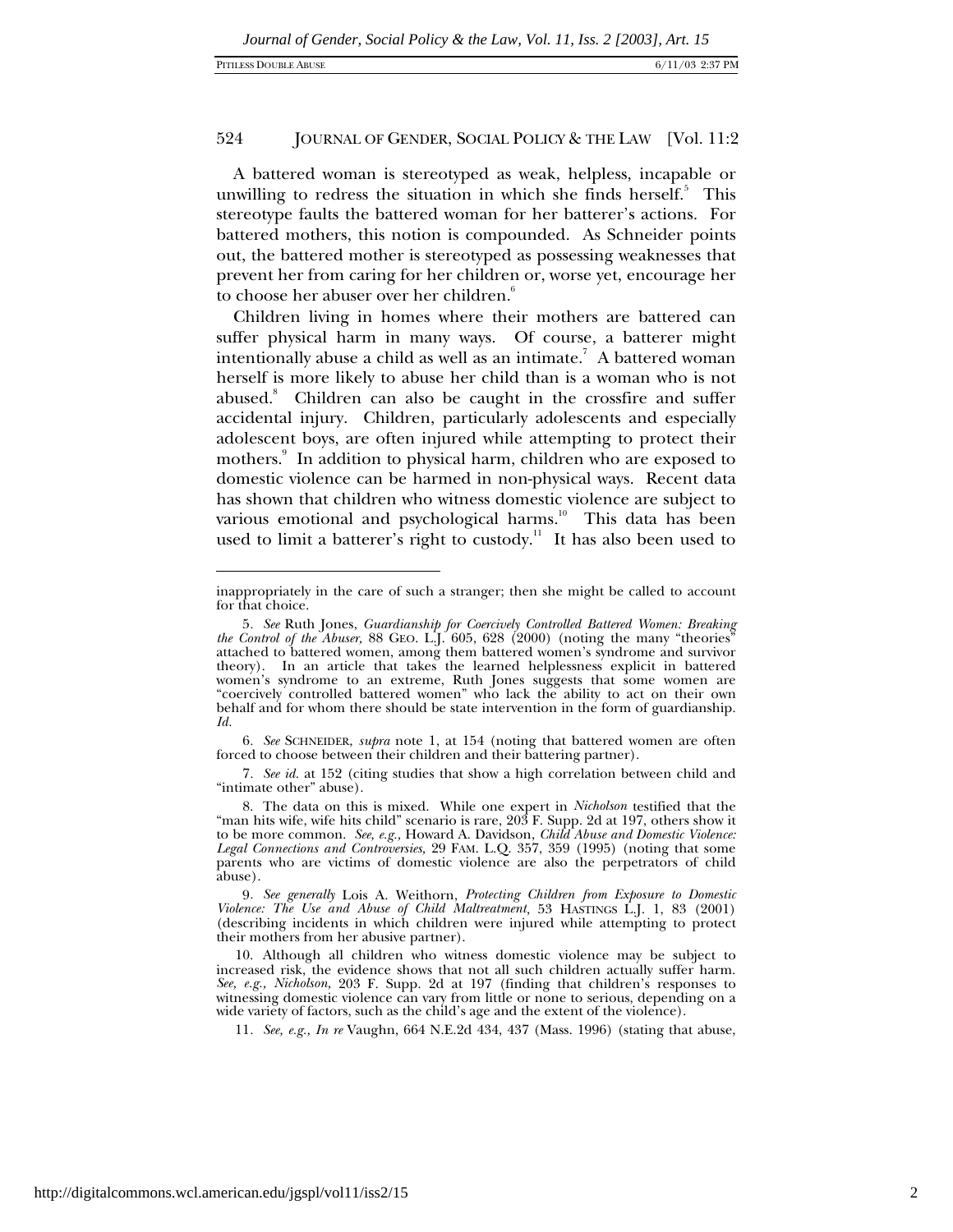penalize battered women by charging them with failing to protect their children.

Schneider opines that the hallowed status of motherhood $^{12}$  should render it shocking that much woman abuse commences during pregnancy.<sup>13</sup> Likewise, it should be similarly shocking that authorities remove a battered woman's child from her care because the child has seen his or her mother battered. But exactly this scenario forms the basis of a class action lawsuit in New York City against, inter alia*,* the Administration for Children's Services ("ACS").<sup>14</sup> This Essay examines that lawsuit in light of Schneider's chapter on *Motherhood and Battering* in *Women and Feminist Lawmaking*.

# "SUFFERING AND TRAUMA" <sup>15</sup> BEYOND MEASURE

In January 2001, battered women and their children filed a class action<sup>16</sup> against ACS for its removal of children from battered mothers because the mothers had "engaged in" domestic violence by being battered.<sup>17</sup> On January 3, 2002, United States District Court Judge Jack Weinstein issued a preliminary injunction barring ACS from separating children from their mother based on the fact that the mother was considered to engage in domestic violence by being a victim.<sup>18</sup> That injunction was followed by an extensive supplemental memorandum on March 18,  $2002.^{19}$  He began his strongly worded

1

by and of any family member, must be accounted for when determining the best interests of the child, specifically when a custody decree is at issue).

<sup>12</sup>*. See* SCHNEIDER, *supra* note 1, at 149 (discussing motherhood as the "greatest joy" in some women's lives). Paradoxically, motherhood also has another, subordinating function. *See id.* (identifying as "a principal way that women are shackled to an inferior status . . . .").

<sup>13</sup>*. See id.* at 150 (noting that "[f]orty percent of assaults by male partners begin during a woman's first pregnancy . . . .") (citations omitted).

<sup>14</sup>*. See generally Nicholson*, 203 F. Supp. 2d at 153.

<sup>15</sup>*. Id.* at 251.

<sup>16.</sup> Individual women and children filed suits in 2000, but did not seek class certification until January 2001. *See id.* at 164-65.

<sup>17</sup>*. See In re* Nicholson, 181 F. Supp. 2d 182, 184 (E.D.N.Y. 2002) (amended memorandum, order and preliminary injunction) (noting that ACS had systematically and repeatedly removed children of battered mothers because the mothers had "engaged in" domestic violence by being victims).

<sup>18</sup>*. See id.* at 183 (issuing a preliminary injunction against ACS because of the "serious and imminent danger to plaintiffs caused by defendants' continuing constitutional violations" of plaintiffs' rights).

<sup>19</sup>*. See Nicholson*, 203 F. Supp. 2d at 165 (describing the chain of events in the case). The court ordered the certification of two subclasses, one of children and one of parents, primarily mothers, and, during the summer of 2001, weeks of testimony in the preliminary injunction. *See id.* The court also stayed the preliminary injunction for a period of six months to allow the City of New York time to correct its constitutionally flawed ways. *See id.*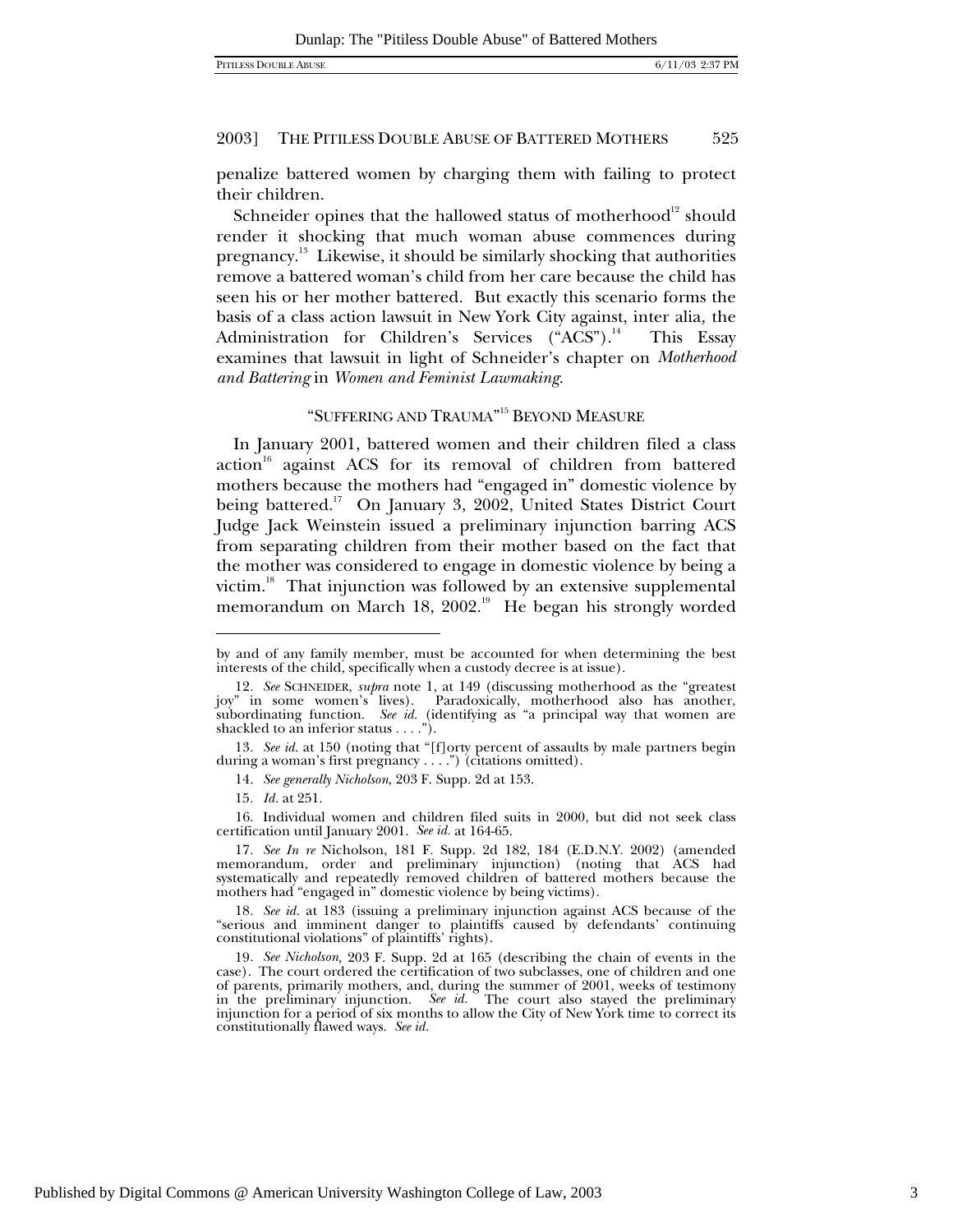memorandum by acknowledging that the ACS practice constituted widespread cruelty against battered mothers, a practice that he characterizes as "pitiless double abuse."<sup>20</sup> Judge Weinstein understood the predicament of battered mothers and set about to correct it. $^{21}$ 

The list of wrongs ACS perpetrated against battered mothers and, by extension, their children, $2^2$  is long indeed. The city would pursue reports of neglect against mothers when the sole allegation was that the mother had "engaged in domestic violence."<sup>23</sup> Arguably, this is a reasonable—or, at least, not a constitutionally offensive policy—until one uncovers the meaning of "engaged in domestic violence." Notwithstanding a suggestion of mutuality<sup>24</sup> by combatants implied in the phrase "engaged in domestic violence," here it meant that the mother had been battered, and *perhaps* had the audacity to be abused while her children were present.<sup>2</sup>

ACS was aware that the phraseology "engaged in domestic violence" and its underlying policy were misguided. The agency's director of Domestic Violence Policy and Planning testified that the language distorted the dynamics of domestic violence but that no one told the legal arm of ACS to use new language because that would require telling "them what would be appropriate language [to use] instead."26 It is hard to determine which is worse: the director not taking the time to advise the legal players of "appropriate" language, her willingness to admit it, or the legal team's apparent inability to craft suitable language in the petitions they file.

 $\overline{a}$ 

23*. Id.* at 214.

<sup>20</sup>*. Id.* at 163.

<sup>21.</sup> In so doing, however, Judge Weinstein makes some sweeping statements that, while utopian, bear no basis to reality. For instance, he asserts that physical abuse of mothers and children, or the threat thereof, "is not tolerated in our American society." *Id.* at 164. Well, one need not be steeped in feminist principles to challenge the validity of that statement. Indeed, Weinstein's own opinion, recounting the class action suits against the City of New York for the institutionalized maltreatment of children, belies this assertion. *See id.* at 194-96. This illustrates well the paradox, recognized in *In re Vaughn*, that domestic violence is "both intolerable and too readily tolerated." 664 N.E.2d 434, 437 (Mass. 1996).

<sup>22.</sup> Weinstein leaves no doubt that the children, a separate subclass in the cause of action, are victims of the city's policy. He states that "as a matter of policy and practice, ACS does not merely fail to advance the best interests of children . . . they harm children." *Nicholson*, 203 F. Supp. 2d at 250-51.

<sup>24.</sup> Of course, one of the dilemmas of domestic violence is that mutuality is often asserted when there is none or self-defense is reconfigured as mutuality and necessary relief for the non-aggressor is then withheld.

<sup>25</sup>*. See Nicholson*, 203 F. Supp. 2d at 168-93 (providing case histories of the ten plaintiffs, all victims of domestic violence, who were sometimes abused in the presence of their children).

<sup>26</sup>*. Id.*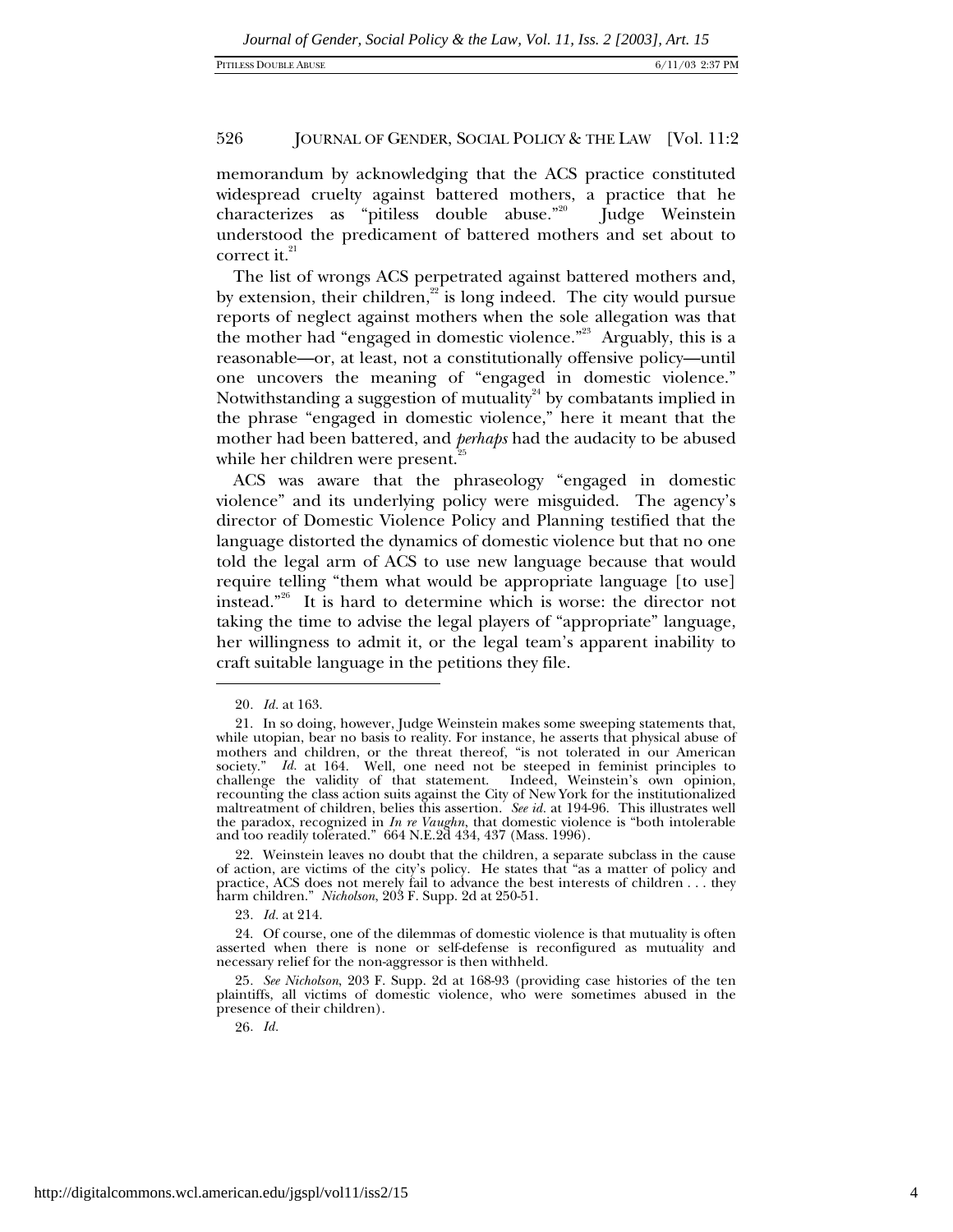Experts in the lawsuit testified that one of the reasons that ACS seeks to hold mothers accountable over 90% of the time while proceeding against the batterer in just over 50% of the cases is that the mother is the "focal point" of the child abuse and neglect system. $27$  This point is consistent with Schneider's theme that mothers bear primary responsibility for children. Thus, when childrearing goes awry, mothers also bear the primary burden, evidenced by the percentage of cases brought against battered mothers in contrast to cases filed against the abuser.<sup>28</sup>

Further, Judge Weinstein found an ACS "agency-wide practice of removing children . . . without evidence of a mother's neglect and without seeking prior court approval."<sup>29</sup> ACS removed children for any of several reasons, including an agency policy that resolved any ambiguity in favor of removal and as a way to "motivat<sup>[e]"</sup> the mother to cooperate with  $ACS$ <sup>30</sup>. The judge found that return of children who had been removed was also fraught with difficulty.<sup>31</sup> Although some returns were delayed due to "administrative inefficiency," $32$ other children were kept from their mothers simply because the agency had the power to do so. $33$  According to Weinstein, the untimely returns were explained by reasons unrelated to protecting children.<sup>34</sup> Those reasons include employee pique and the power to punish or coerce the mother and child into compliance with agency

<sup>27</sup>*. See id.* at 209, 211 (maintaining that historically, ACS has not given fathers much attention and does not expect that they will participate in referral services).

<sup>28</sup>*. See id.* at 210 (reporting that ACS "prosecutes the victim of domestic violence for neglect in Family Court in approximately 935 cases a year ... [whereas] [t]he abusive partner is charged with causing harm to the child by engaging in domestic violence in only  $15.4\%$  of cases."). It is worth noting that it is possible that the abusing men could not have been respondents in child dependency charges because they were neither biologically parents nor acting in loco parentis. Of course, the absence of a parental nexus would not preclude the filing of criminal child endangerment charges.

<sup>29</sup>*. Id.* at 215.

<sup>30</sup>*. See id.* (indicating that ACS often delays judicial approval of the removal to first attempt to "work things out with the mother.").

<sup>31</sup>*. See id.* at 216 (finding that ACS unnecessarily delays the return of separated children to their mothers even after the Family Court has ordered their reunion).

<sup>32</sup>*. See id.* (citing employee abuse of power as reason for delay in many instances).

<sup>33</sup>*. See id.* (stating that ACS could remove a child without judicial approval simply on the basis of suspicion of future harm to child, or merely on information submitted in the first report prior to conducting an investigation).

<sup>34. &</sup>quot;Untimely" is often used in legal parlance. But untimely, under the facts of some of the *Nicholson* plaintiffs, included weeks passing without visits between mother and children, missed birthdays, and illness and physical harm to the children while in the care of foster parents. *See id.* at 168-69.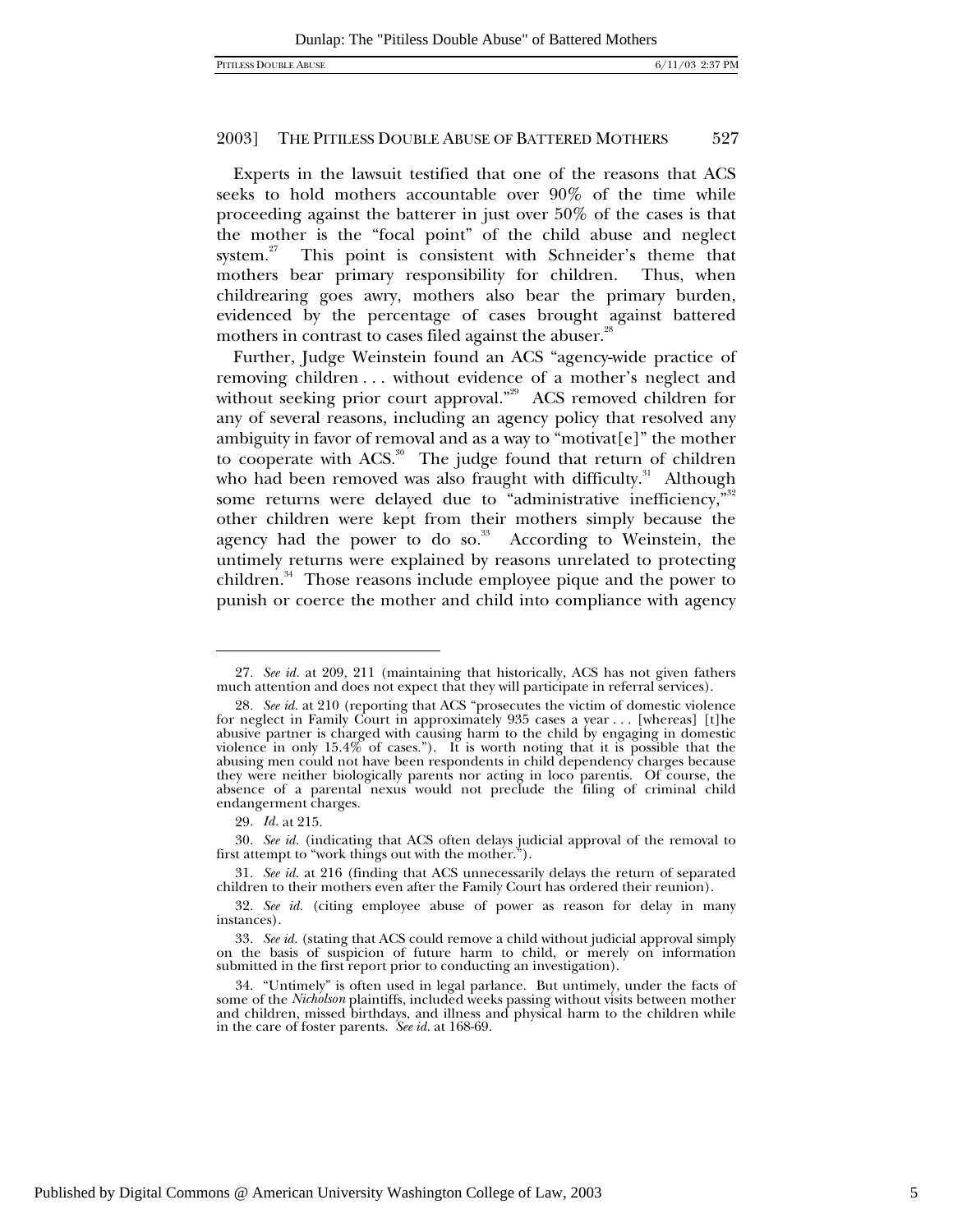fiat.<sup>35</sup> Pitiless double abuse indeed.

Judge Weinstein found that it was ACS's pervasive practice to treat mothers unfairly as a group. $36$  Such pervasive governmental practice, he said, ran afoul of the Fourth, Ninth, Thirteenth, Fourteenth, and Nineteenth Amendments. $37$  Moreover, the judge declared that the constitutionally offensive and affirmatively harmful separation of children from their battered mothers rested on "false assumptions and findings . . . that she [the mother] permitted or encouraged her own mistreatment."38 The court credited expert testimony that ACS policy and training were based on antiquated views of domestic violence.<sup>39</sup> Those views result in assumptions that battered women "suffer from learned helplessness."<sup>40</sup> The judge further found that the city, as a policy and practice, had failed to investigate what steps the battered mother had taken to protect her children, and what services the agency could have offered to bolster the mother's individual attempts.<sup>41</sup>

This failure is consistent with the harsh judgment and facile solutions visited upon the battered woman. The specter of learned helplessness hangs over her and rarely, if ever, is she credited with taking appropriate steps to protect herself and her children. The label of "battered woman" has stuck with societal force. With the second label of "battered mother" superimposed over the first, she stands virtually no chance of being viewed as a competent, loving mother.<sup>42</sup> If this conclusion were ever in doubt, one only need look as far as the findings in Judge Weinstein's order to confirm the pernicious effects of the stereotype.

A mother's status as "battered" is the complicating factor. If the woman were simply a "mother," rather than a "battered mother," she would be deemed capable of foreseeing and tending to all of her children's needs. Indeed, no less would be accepted from her, as societal expectations of the "good mother" would be the norm. But,

<sup>35</sup>*. Id.* at 216.

<sup>36</sup>*. Id.* at 248.

<sup>37</sup>*. See id.* (finding that separating a mother from her children solely because she has been abused violates her constitutional rights).

<sup>38</sup>*. Id.* at 252.

<sup>39</sup>*. See id.* at 217 (explaining that caseworker training at ACS inadequately equips workers to "recognize or even address the essential dynamics of domestic violence.").

<sup>40</sup>*. Id.*

<sup>41</sup>*. See id.* at 250 (noting that as a matter of practice, ACS removes children before investigating a particular situation).

<sup>42</sup>*. See* SCHNEIDER, *supra* note 1, at 154 (suggesting that society has difficulty imaging that a woman who is battered could be a good mother).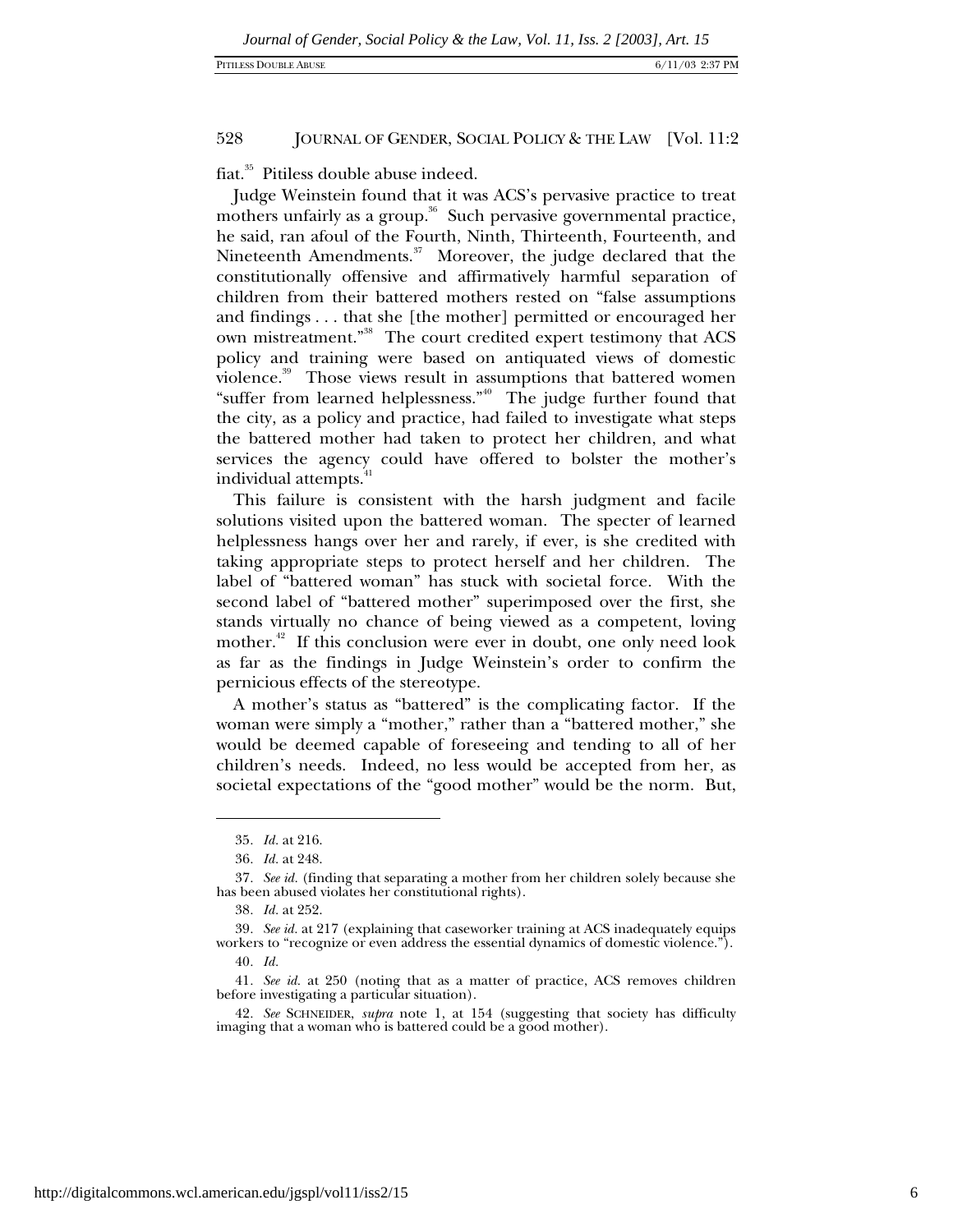as Schneider points out, women as mothers are cast in one of only two possible roles: the "good mother" or the "bad mother."<sup>43</sup> In this binary system, if the woman is not the "good mother," she is the "bad mother." She is a mother who is not all-sacrificing, who has chosen ostensibly by her behavior or her own "poor" choices—to be placed in another, unacceptable role. There is little or no societal hesitation in this rush to judgment. Nor is there questioning of whether this recasting is warranted. No one asks whether it is the woman's own behavior that is fault-worthy. To ask the question is to give the answer: it is not the woman's behavior, but rather that of the batterer, that is to blame.

It is no surprise that the child abuse and neglect system blames the mother. The expert testimony in *Nicholson v. Williams* demonstrates this, $44$  as does Schneider. $45$  The mother is the focal point of the abuse system and, therefore, the available blame inexorably is hers. Occasionally, of course, the abuser may be nominally "blamed"; for example, he may be named in the neglect petition along with the mother.<sup>46</sup> In the way of real consequences, however, the battered mother still absorbs the lion's share, even if the batterer is named in court proceedings. First, if the children are removed, they are taken from their mother and she will have to deal with the trauma—both hers and theirs—flowing from the removal. Next, even if the system tags the abuser as deserving of blame, it is the battered mother who must achieve the only goal that matters: return of the children and cessation of state interference. Often, the conditions she must satisfy are boilerplate, punitive, unnecessary, intrusive, and quite conceivably, affirmatively harmful.<sup> $47$ </sup> Yet if she fails to jump through these bureaucratic hoops, the return of her children will be delayed.

Ironically, the battered mother who takes affirmative steps to help herself and her children is most likely to become entangled with the child welfare system.48 As both the *Nicholson* case and Schneider

-

<sup>43</sup>*. Id.* at 152.

<sup>44</sup>*. See Nicholson*, 203 F. Supp. 2d at 211 (citing expert testimony explaining that ACS targets mothers who are victims of domestic violence).

<sup>45</sup>*. See* SCHNEIDER, *supra* note 1, at 153 (explaining that the battered mother is likely to be held responsible for child abuse or neglect because of her presumed failure to protect her children, or because of her silence).

<sup>46</sup>*. See, e.g., Nicholson*, 203 F. Supp. 2d at 209 (highlighting testimony indicating that abusers were named in petitions some 50% of the time, and that battered mothers were named over  $90\%$  of the time).

<sup>47</sup>*. See generally id.* at 253 (finding that "the city's practices and policies in this field harm children much more than they protect against harm.").

<sup>48.</sup> In the District of Columbia, a woman who seeks help in getting a civil protection order through the Domestic Violence Intrake Center, a coordinated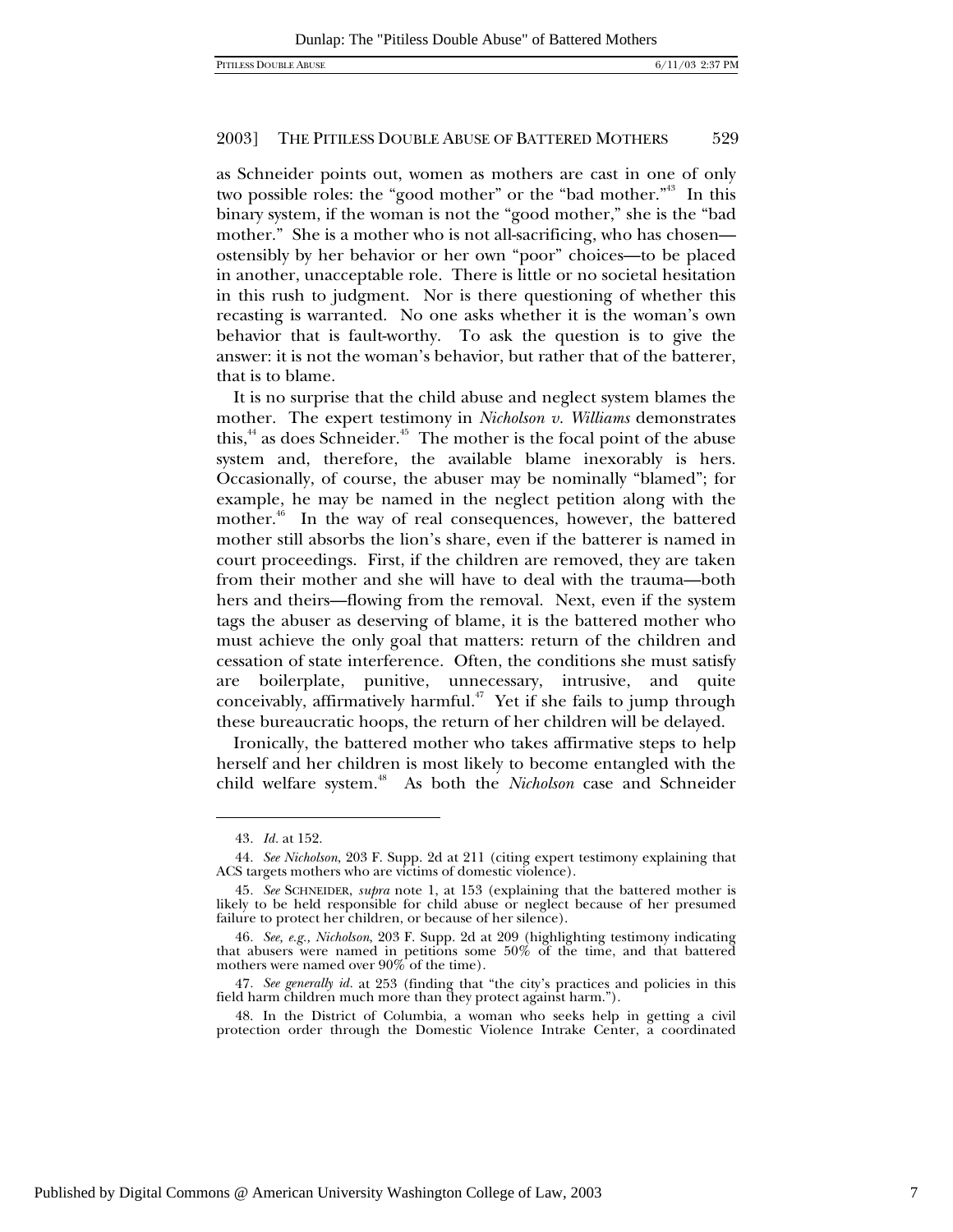demonstrate, women whose battering results in contact with the "system" risk losing their children.<sup> $49$ </sup> It may not matter whether the contact is spontaneous—such as a telephone call to 911 during or immediately after an assault—or voluntary, such as a court appearance to seek a protection order.

The battered mother faces a Hobson's choice. If she does nothing "official" regarding her abuse, her lack of action may be labeled a "failure to protect" her child if the matter otherwise comes to the attention of the authorities. This is true even if her "unofficial" private actions are focused solely on the protection of herself and her children. She may indeed be the self-sacrificing "good mother," even substituting herself as a punching bag for the batterer in lieu of her children. She does so, however, in a way that is hidden from view and misunderstood.

On the other hand, if she does voluntarily choose to seek help from official sources, she may be reported to the child welfare system for doing precisely what society expects of her and precisely what she must do to avoid condemnation. Imagine the absurdity: a battered woman seeks help for herself and, by direct implication, her children by seeking the law's protection from her batterer. And the law's response? To charge the battered mother criminally or civilly for failing to protect her child.<sup>50</sup> As Mr. Bumble once remarked, "the law is an ass  $\ldots$ ."<sup>51</sup>

In her *Motherhood and Battering* chapter, Elizabeth Schneider foretells many of the problems that are so vividly apparent in the *Nicholson* case. Judge Weinstein's lengthy and openly critical opinion may well be considered a victory of feminist lawmaking in the area of

1

intake facility run by five private and public agencies, risks being reported to the child abuse hotline if she is interviewed by an employee of the Office of Corporation Counsel, an agency also responsible for prosecuting child abuse and neglect cases. A report, even if unfounded, can have severe and lasting consequences. Furthermore, the potential is enormous for such a policy to discourage women from receiving the help that they need and the help that they will be blamed for not getting.

<sup>49</sup>*. See Nicholson,* 203 F. Supp. 2d at 173-76 (noting that one of the plaintiffs, April Rodriguez, lost custody of her three children after she reported a domestic violence incident to the police, which resulted in the batterer's arrest). Shockingly, the batterer, who was the children's father, received custody of the children. *Id.*; *see also* SCHNEIDER, *supra* note 1, at 153 (explaining that battered women may be charged with criminal conduct, held liable for abuse and neglect, or have their parental rights terminated because they are presumed to have failed to protect the welfare of the child).

<sup>50</sup>*. See* SCHNEIDER, *supra* note 1, at 159-67 (discussing several cases in which the state prosecuted a battered mother on charges such as first-degree murder, manslaughter, child abuse, and child neglect).

<sup>51.</sup> CHARLES DICKENS, OLIVER TWIST 354 (Kathleen Tillotson ed., Oxford Univ. Press 1966) (1838).